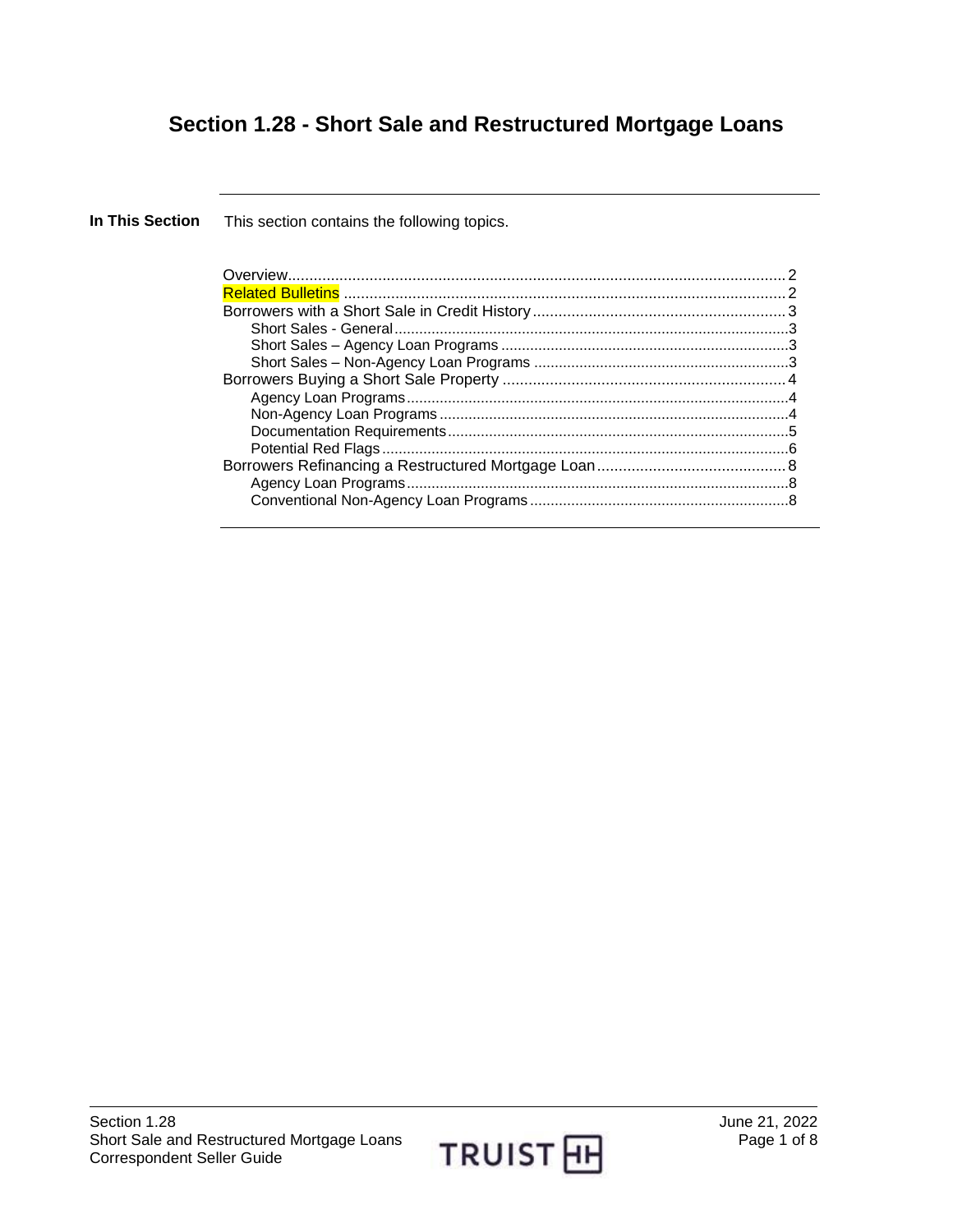#### <span id="page-1-0"></span>**Overview**

**General** The requirements outlined in this document apply to any new application for the scenarios outlined below:

- a borrower who has a short sale in their credit history,
- a borrower buying a short sale property, as reflected in their sales contract; and/or
- a borrower who is refinancing a restructured mortgage loan.

#### **Notes**:

- The short sale guidelines outlined in this document apply to all Truist non-Agency loan programs. For Agency loan programs guidance, see "Short Sales" in the "Credit Requirements" and/or "Occupancy/Property Types" topics outlined in [Section 2.01 Agency Loan Programs](https://truistsellerguide.com/manual/cor/products/cagency.pdf) of the *Correspondent Seller Guide* for guidelines.
- The restructured mortgage loan guidelines outlined in this document apply to all Truist non-Agency loan programs. For Agency loan programs guidance, see "Refinance of a Restructured Loan" in the "Refinances" topic outlined in [Section](https://truistsellerguide.com/manual/cor/products/cagency.pdf)  [2.01 Agency Loan Programs](https://truistsellerguide.com/manual/cor/products/cagency.pdf) of the *Correspondent Seller Guide* for guidelines.
- For non-agency loan programs with existing published short sale or restructured mortgage loan guidelines, the more restrictive of the loan program guidelines or those outlined in this section should be followed.

#### <span id="page-1-1"></span>**Related Bulletins**

**General** Related bulletins are provided below in PDF format. To view the list of published bulletins, select the applicable year below.

- [2022](https://truistsellerguide.com/manual/cor/bulletins/related%20bulletins/2022/CShortsaleandrestructuredloans2022.pdf)
- [2020](https://truistsellerguide.com/manual/cor/bulletins/related%20bulletins/2020/CShortsaleandrestructuredloans2020.pdf)

**Note:** There were no related bulletins published in 2019 or 2021.

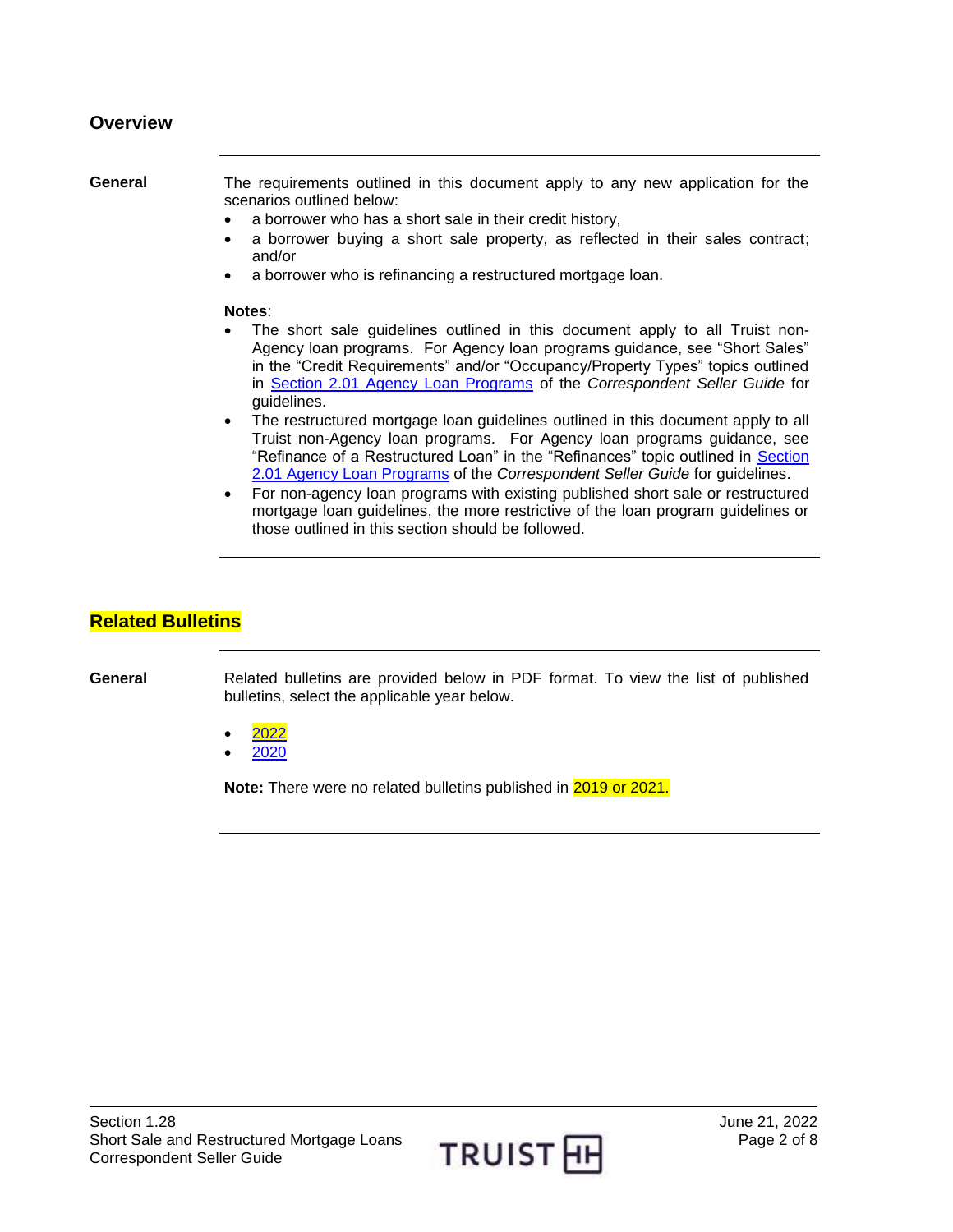## <span id="page-2-0"></span>**Borrowers with a Short Sale in Credit History**

<span id="page-2-3"></span><span id="page-2-2"></span><span id="page-2-1"></span>

| Short Sales -<br>General                                     | A short sale, sometimes referred to as a short payoff or a preforeclosure sale, is<br>defined as a transaction wherein a mortgage lender agrees to accept a lesser<br>amount than is currently owed to satisfy an existing mortgage.<br>Indicators that may be disclosed that would identify a short sale include, but are<br>$\bullet$<br>not limited to:<br>a 1099-C from the mortgage lender, mortgage insurance company or third<br>$\bullet$<br>party investor,<br>the borrower's credit report indicates wording such as, "Settled for less than<br>amount owed," or "PIF" (Paid In Full) - not as agree, or<br>the borrower's credit report indicates Remarks Codes associated with the<br>$\bullet$<br>credit report tradeline of E0047, R0107, or T0140.<br>Once a short sale is completed, the loan balance is charged off.<br>$\bullet$<br>Depending on state law or the mortgage legal documents, the lender or the<br>$\bullet$<br>investor may have a right to file a deficiency judgment after the completion of the<br>short sale, to collect the losses incurred.                                       |
|--------------------------------------------------------------|--------------------------------------------------------------------------------------------------------------------------------------------------------------------------------------------------------------------------------------------------------------------------------------------------------------------------------------------------------------------------------------------------------------------------------------------------------------------------------------------------------------------------------------------------------------------------------------------------------------------------------------------------------------------------------------------------------------------------------------------------------------------------------------------------------------------------------------------------------------------------------------------------------------------------------------------------------------------------------------------------------------------------------------------------------------------------------------------------------------------------|
| <b>Short Sales-</b><br><b>Agency Loan</b><br><b>Programs</b> | Reference: See "Short Sales" in the "Credit Requirements" topic outlined in Section<br>2.01 Agency Loan Programs of the Correspondent Seller Guide for guidelines.                                                                                                                                                                                                                                                                                                                                                                                                                                                                                                                                                                                                                                                                                                                                                                                                                                                                                                                                                       |
| Short Sales –<br>Non-Agency<br><b>Loan Programs</b>          | The short sale non-Agency guidelines below apply to the Key Loan Program.<br>A minimum, of five (5) years must have elapsed since the short sale<br>occurred and all of the following re-established credit guidelines must be<br>met:<br>A minimum of three (3) credit references (one must be a traditional credit<br>$\bullet$<br>reference and one must be housing related),<br>No more than two (2) 30 day late payments in the 24 months preceding<br>$\bullet$<br>the loan application,<br>No late payments on housing debt since completion of short sale, and<br>No new public records for bankruptcies, foreclosures, deeds-in-lieu,<br>unpaid judgments, unpaid collections, garnishments, liens, etc. since<br>completion of short sale.<br>If there is evidence of a deficiency judgment by the lender, mortgage insurance<br>company or investor against the borrower for the charged-off amount and there<br>is a secured or unsecured promissory note for the deficiency balance, the<br>payment must be included in the debt ratio calculation.<br>Note: Non-traditional credit history is not allowed. |

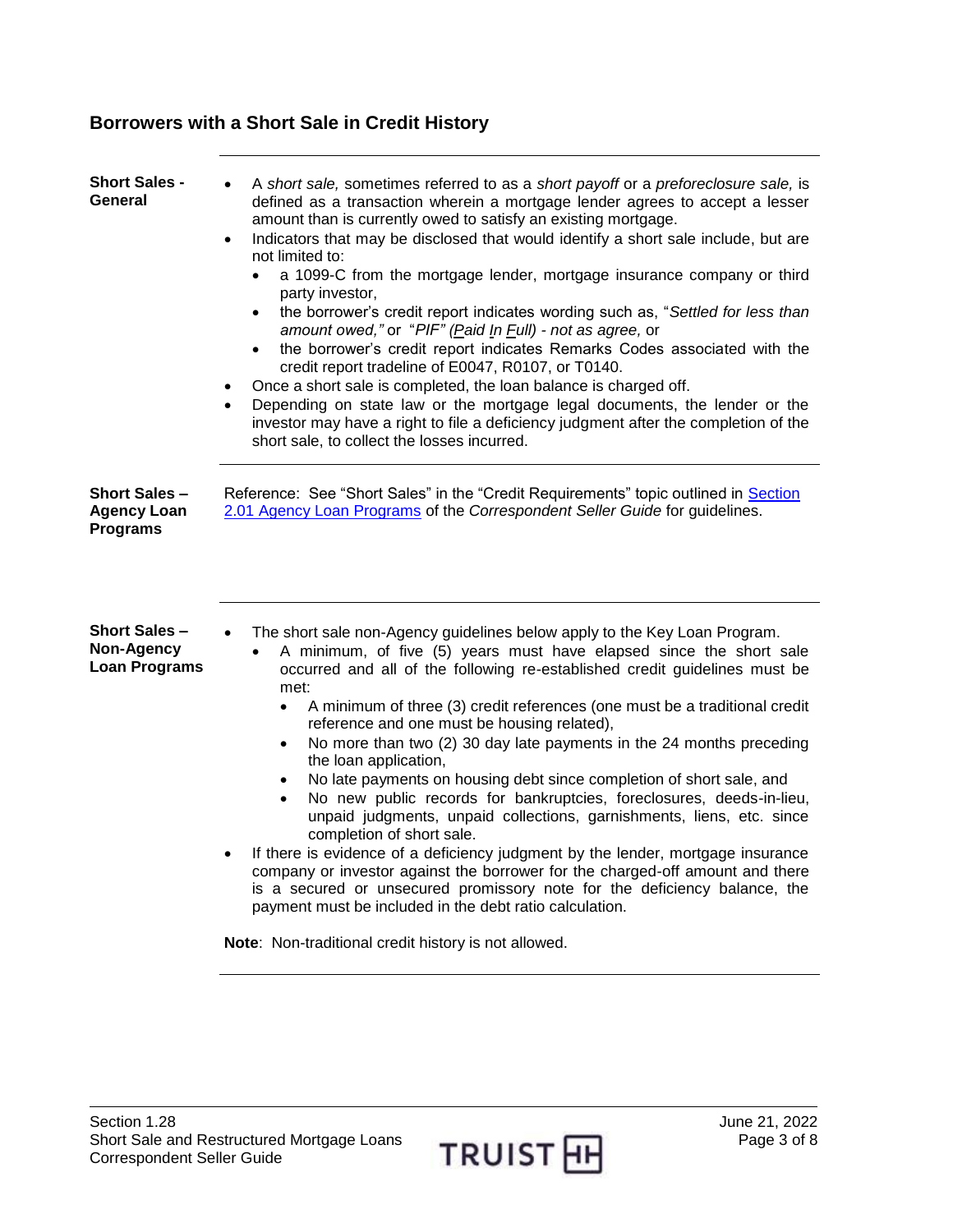## <span id="page-3-0"></span>**Borrowers Buying a Short Sale Property**

<span id="page-3-2"></span><span id="page-3-1"></span>

| <b>Agency Loan</b><br><b>Programs</b> | Reference: See "Short Sales" in the "Occupancy/Property Types" topic outlined in<br>Section 2.01 Agency Loan Programs of the Correspondent Seller Guide for<br>guidelines.                                                                                                                                                                                                                                                                                                                                                                                                                                                                                                                                                                                                                                                                                                                                                                                                                                                                                                                                   |
|---------------------------------------|--------------------------------------------------------------------------------------------------------------------------------------------------------------------------------------------------------------------------------------------------------------------------------------------------------------------------------------------------------------------------------------------------------------------------------------------------------------------------------------------------------------------------------------------------------------------------------------------------------------------------------------------------------------------------------------------------------------------------------------------------------------------------------------------------------------------------------------------------------------------------------------------------------------------------------------------------------------------------------------------------------------------------------------------------------------------------------------------------------------|
| Non-Agency<br><b>Loan Programs</b>    | Borrowers may pay additional fees and payments in connection with purchasing<br>a short sale property that are typically the responsibility of the seller. Examples<br>of short sale fees and payments include, but are not limited to, the following:<br>short sale processing fee (i.e., short sale negotiation fees, buyer discount<br>fees, short sale buyer fees),<br>Note: The short sale processing fee is not a common and customary charge<br>and must be treated as a sales concession if any portion is reimbursed by an<br>interested party to the transaction.<br>negotiated short payoff to a subordinate lien holder, and<br>٠<br>payment of delinquent taxes or delinquent homeowner association (HOA)<br>dues.<br><b>Note:</b> The above referenced fees are non-loan estimate fees.<br>These fees and payments cannot be financed into the loan amount and must be<br>$\bullet$<br>included on the Settlement statement. Borrowers must fund the cost of the<br>additional fees and payments with their own funds. The additional funds to<br>complete the transaction must be documented. |
|                                       | The sales contract will identify if the property being purchased is a short sale<br>$\bullet$<br>property.<br>The transaction must be an arm's length transaction (i.e., all parties are<br>$\bullet$<br>unaffiliated and unrelated).                                                                                                                                                                                                                                                                                                                                                                                                                                                                                                                                                                                                                                                                                                                                                                                                                                                                        |
|                                       | Reference: See the <i>Documentation Requirements</i> subtopic subsequently<br>presented in this topic for additional information.                                                                                                                                                                                                                                                                                                                                                                                                                                                                                                                                                                                                                                                                                                                                                                                                                                                                                                                                                                            |
|                                       | Purchase transactions where Truist or another lender is the servicer, who is<br>$\bullet$<br>agreeing to the short sale, are eligible provided the transaction meets the<br>guidelines outlined in this document.<br>Correspondent Lenders must diligently review these purchase transactions for<br>unusual fees, payments, and other possible red flags that could indicate<br>fraudulent activity related to the short sale.                                                                                                                                                                                                                                                                                                                                                                                                                                                                                                                                                                                                                                                                              |
|                                       | Reference: See the Potential Red Flags subtopic subsequently presented in this<br>topic for additional information.                                                                                                                                                                                                                                                                                                                                                                                                                                                                                                                                                                                                                                                                                                                                                                                                                                                                                                                                                                                          |
|                                       | Continued on next page                                                                                                                                                                                                                                                                                                                                                                                                                                                                                                                                                                                                                                                                                                                                                                                                                                                                                                                                                                                                                                                                                       |

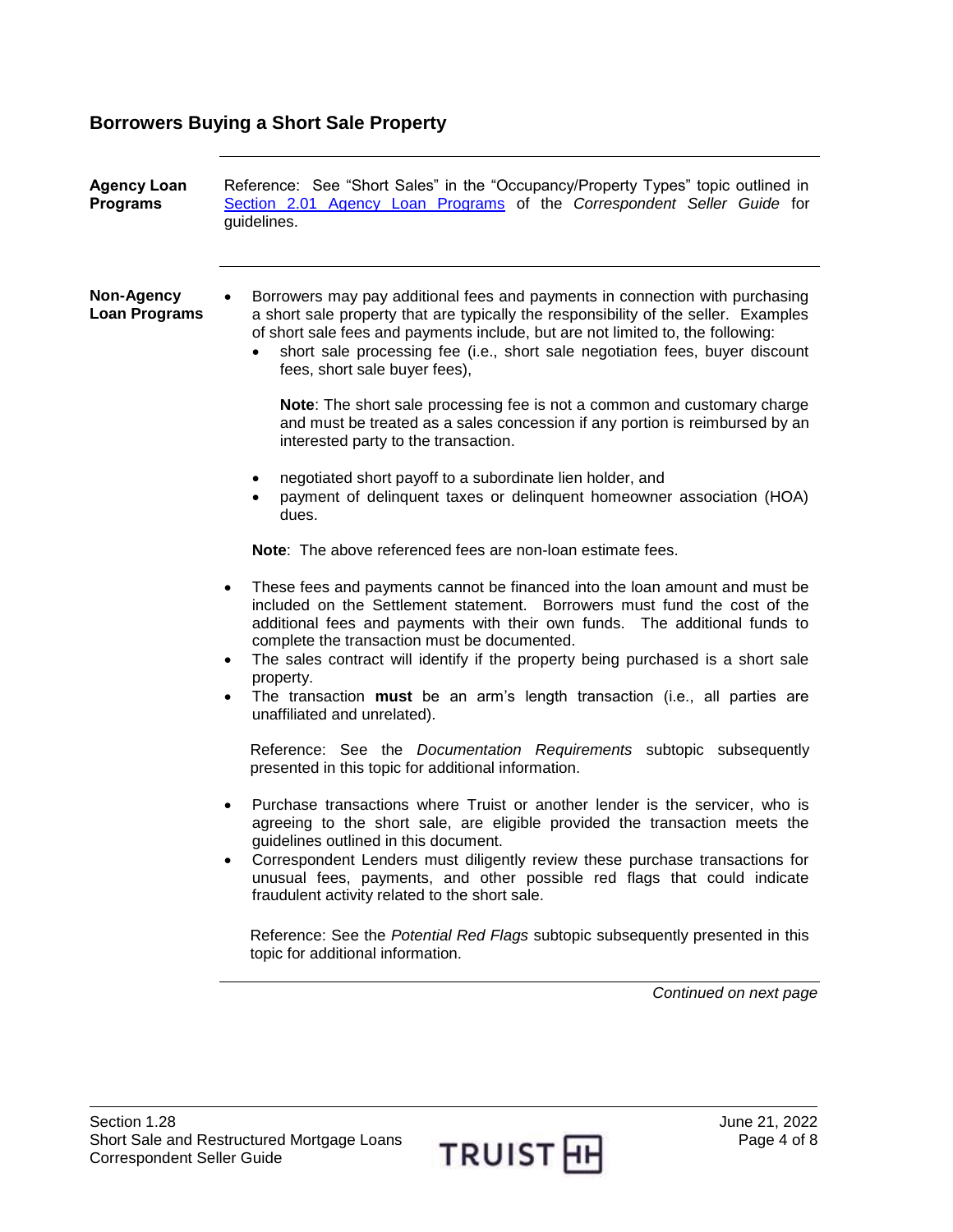## **Borrowers Buying a Short Sale Property,** Continued

#### <span id="page-4-0"></span>**Documentation Requirements**

| <b>Non-Agency and VA Loan Programs</b>                                                                                                                                                                                                                                                                                                                                                                                  |
|-------------------------------------------------------------------------------------------------------------------------------------------------------------------------------------------------------------------------------------------------------------------------------------------------------------------------------------------------------------------------------------------------------------------------|
| The following documentation must be<br>included in the loan file:<br>full<br>appraisal<br>based<br>$\bullet$<br>on<br>an<br>inspection<br>the<br>interior/exterior<br>οf<br>subject property,                                                                                                                                                                                                                           |
| Reduced appraisals, Freddie<br>Note:<br>Mac Form 2055, appraisal waivers [i.e.,<br>appraisal waivers and LPA<br>DU l<br>Collateral<br>Automated<br>Evaluation<br>(ACE), and automated valuation<br>models (AVMs) are not eligible.                                                                                                                                                                                      |
| the sales contract executed by all<br>parties with details of the additional<br>fees and payments,<br>a copy of the executed arm's length<br>affidavit(s) verifying<br>all<br>parties<br>(borrower, seller, Listing and Buying<br>Agents) are unaffiliated and unrelated,<br>the Settlement Statement that includes<br>all borrower paid short sale fees and<br>payments, and<br>source of client's funds used to cover |
|                                                                                                                                                                                                                                                                                                                                                                                                                         |

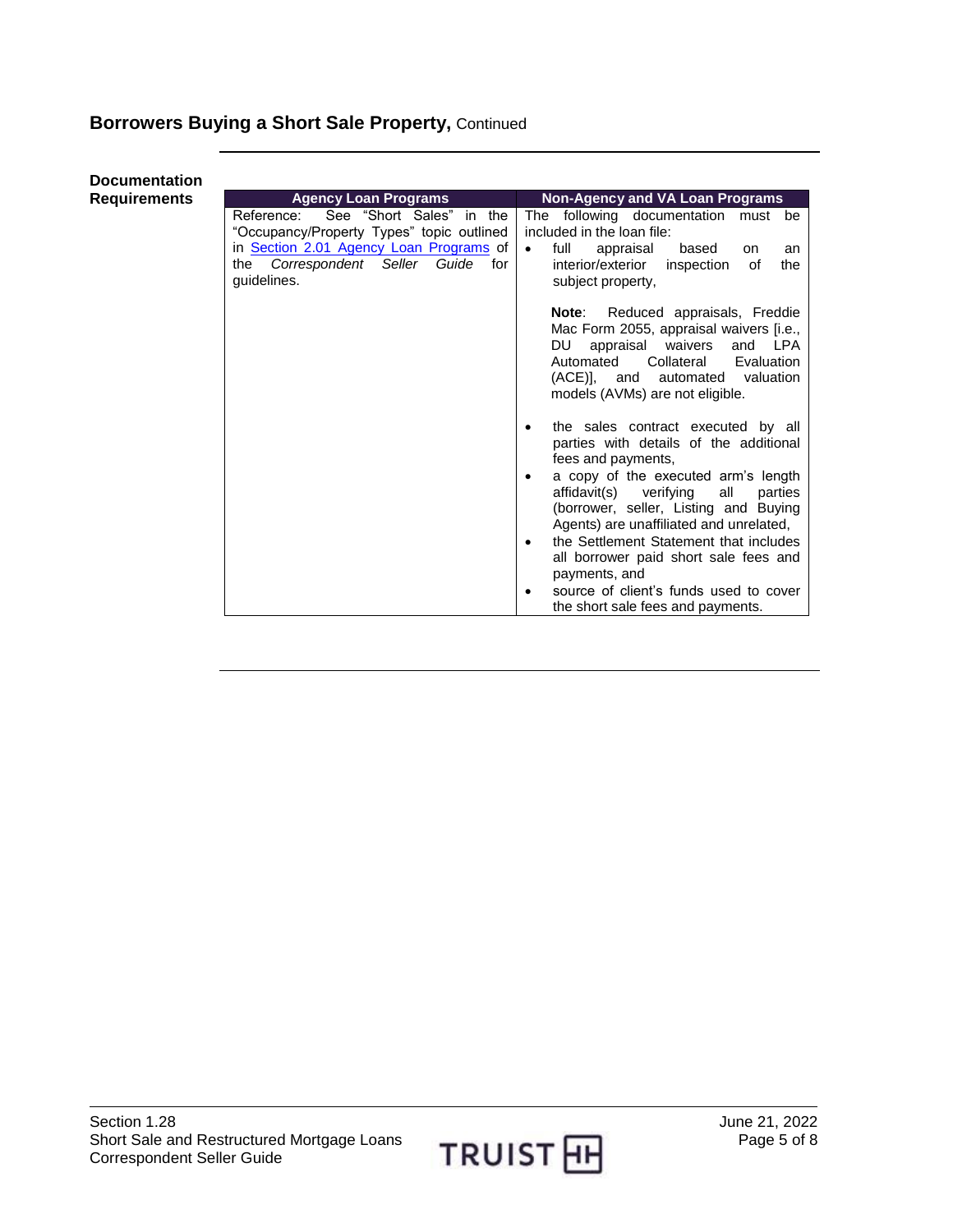#### **Borrowers Buying a Short Sale Property,** Continued

<span id="page-5-0"></span>**Potential Red Flags** Outlined below are examples of possible red flags associated with properties purchased through a short sale transaction.

| If $\ldots$                                                                                                                          | <b>Possible Red Flag</b>                                                                                                                                                                               | Then $\dots$                                                                                                                                                                                                                                                                                                                                                     |
|--------------------------------------------------------------------------------------------------------------------------------------|--------------------------------------------------------------------------------------------------------------------------------------------------------------------------------------------------------|------------------------------------------------------------------------------------------------------------------------------------------------------------------------------------------------------------------------------------------------------------------------------------------------------------------------------------------------------------------|
| Borrower's offer to<br>purchase the subject<br>property is within 72 hours<br>of the property being listed<br>at a short sale price. | Possible indicator that the<br>borrower and offer were pre-<br>arranged prior to the<br>property being listed at the<br>short sale price.                                                              | When validating the<br>appraisal:<br>Ensure the property is<br>listed within the market<br>range.<br>Compare the purchase<br>offer date against the<br>days on market (DOM)<br>information in Subject<br>section of the<br>appraisal.<br>Confirm borrower is<br>not in the real estate<br>industry.<br>Confirm transaction is<br>an arm's length<br>transaction. |
| Borrower is related or<br>associated with the seller or<br>listing agent.                                                            | If association exists:<br>There is an increased<br>$\bullet$<br>risk for straw buyer.<br>The family member that<br>$\bullet$<br>currently owns the home<br>continues to write<br>checks to the lender. | Review credit<br>documents for similar<br>last names,<br>addresses, phone<br>numbers, employers,<br>etc.<br>If review identifies loan<br>is a straw buyer, loan<br>is not eligible.                                                                                                                                                                              |

*Continued on next page*

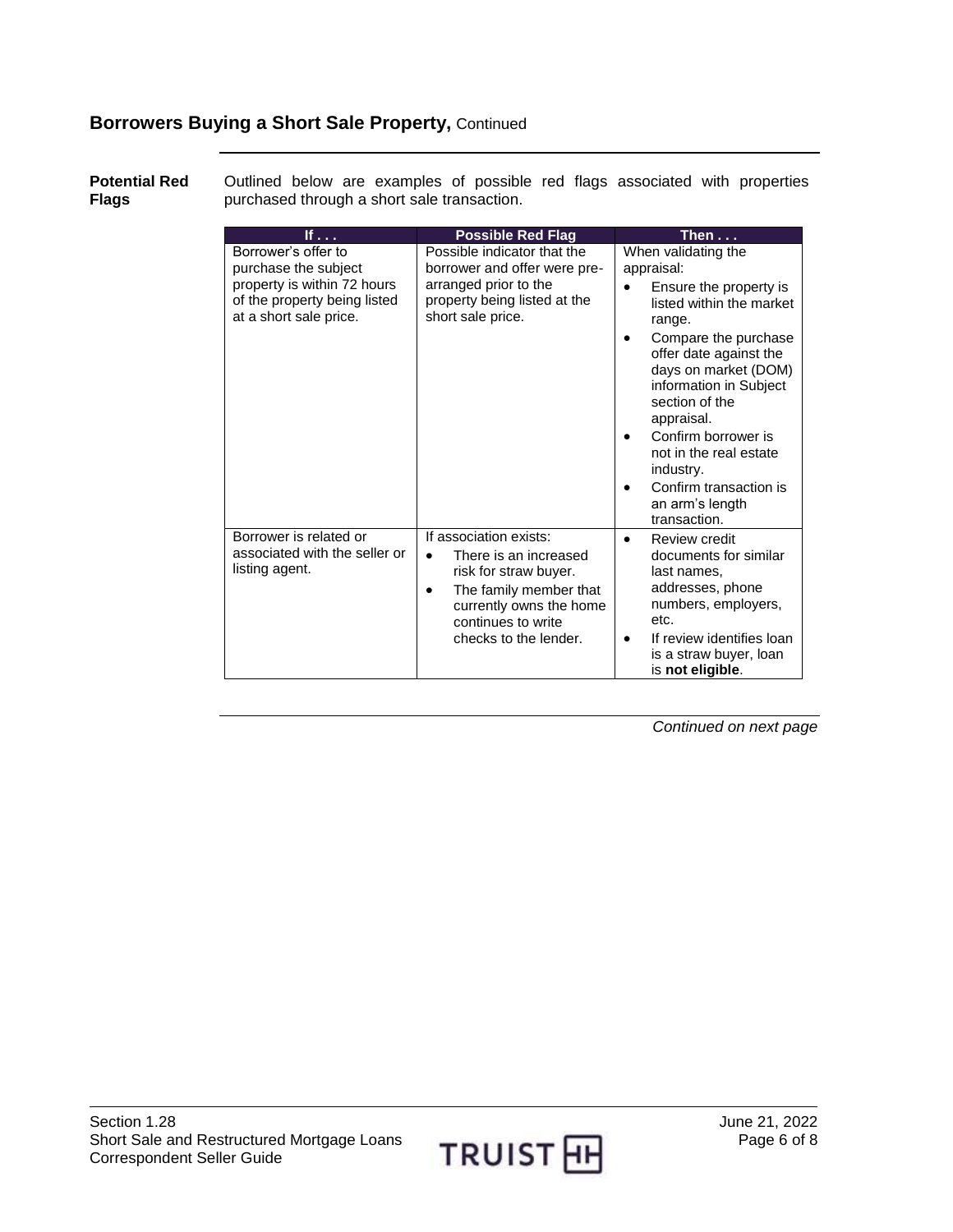## **Borrowers Buying a Short Sale Property,** Continued

| <b>Potential Red</b> |
|----------------------|
| Flags,               |
| (continued)          |

| If $\ldots$                                                             | <b>Possible Red Flag</b>                                                                                                                                                              | Then $\overline{\ldots}$                                                                                                                                                                                                                                                  |
|-------------------------------------------------------------------------|---------------------------------------------------------------------------------------------------------------------------------------------------------------------------------------|---------------------------------------------------------------------------------------------------------------------------------------------------------------------------------------------------------------------------------------------------------------------------|
| Borrower is a real estate<br>professional (realtor,<br>investor, etc.). | Increased risk of:<br>Straw Buyer,<br>$\bullet$<br>Foreclosure.<br>$\bullet$<br>Bail out, or<br>Occupancy<br>$\bullet$<br>misrepresentation                                           | Review credit<br>$\bullet$<br>documents for any<br>evidence of borrower<br>being a real estate<br>professional.<br>If borrower is a real<br>estate professional,<br>must obtain two years<br>tax transcripts.<br>If misrepresentation<br>exists, loan is not<br>eligible. |
| Borrower's assets have<br>accumulated rapidly and<br>recently.          | Possible straw buyer                                                                                                                                                                  | Request explanation<br>for unusual bank<br>statement activity.<br>Document source of<br>large deposits.                                                                                                                                                                   |
| Borrower lives in different<br>state than subject property              | Many short sale/foreclosure<br>bailout schemes recruit out-<br>of-state investors.<br>High risk of:<br>Straw Buyer,<br>Foreclosure,<br>Bail out, or<br>Occupancy<br>misrepresentation | Ensure property is on<br>MLS listing.<br>Obtain letter of<br>explanation from<br>borrower as to how<br>they found the<br>property.<br>Confirm transaction is<br>an arm's length<br>transaction.<br>If misrepresentation<br>exists, loan is not<br>eligible.               |